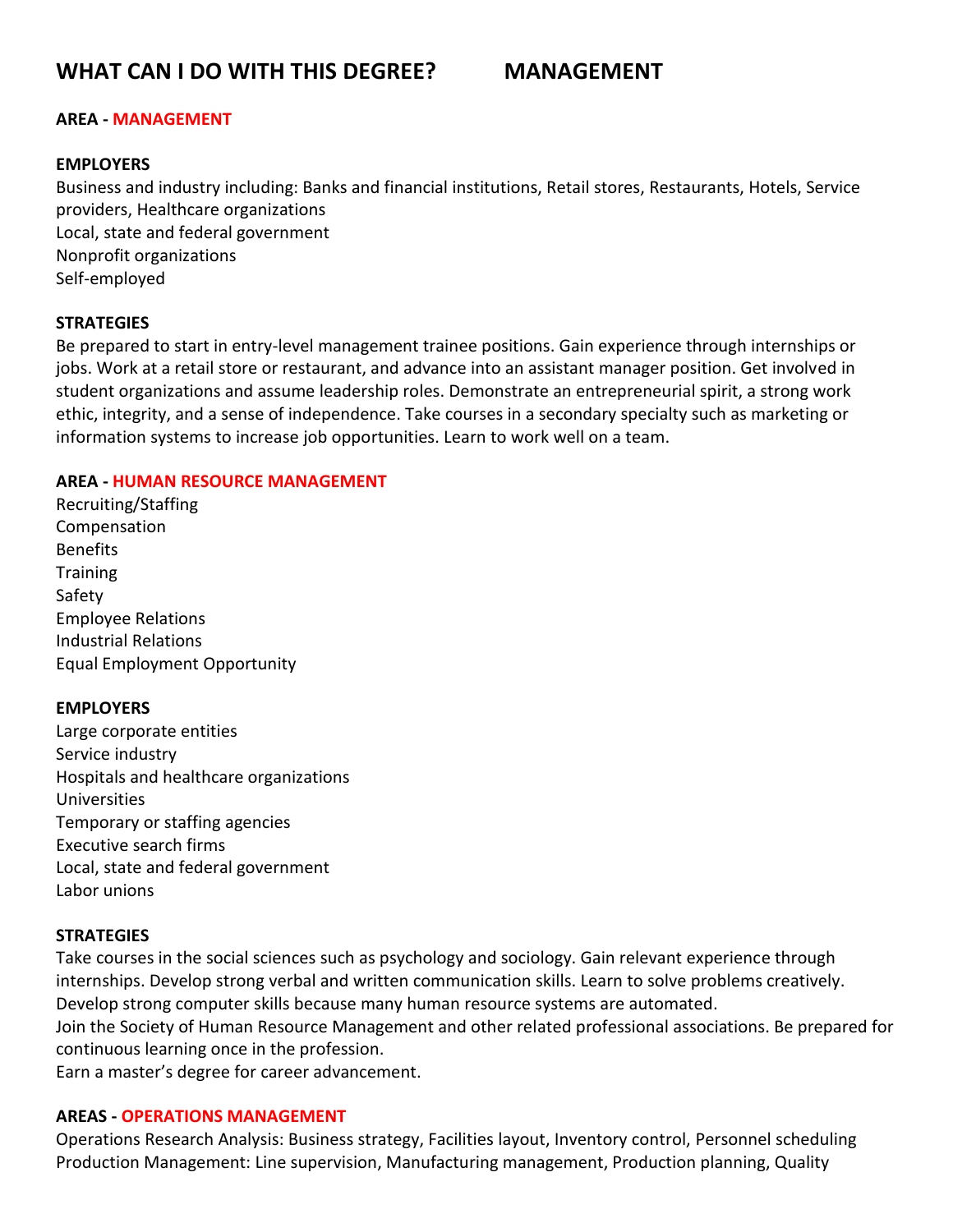#### assurance

Materials Management: Purchasing/buying, Traffic management, Inventory management

# **EMPLOYERS**

Manufacturers Industrial organizations Service organizations

# **STRATEGIES**

Develop strong analytical skills and a logical approach to problem solving. Take additional courses in statistics and computer systems. This is a more technical side of business. Learn to manage multiple situations and problems. Be able to communicate with different types of people in various functional areas. Earn an MBA to reach the highest levels of operations management.

## **AREA - SALES**

Industrial Sales Consumer Product Sales Financial Services Sales Services Sales Advertising Sales

# **EMPLOYERS**

Profit and nonprofit organizations Product and service organizations Manufacturers Financial companies Insurance companies Print and electronic media

#### **STRATEGIES**

Obtain experience through internships or sales jobs. Must be highly motivated and well organized. Proven leadership abilities are desirable. Develop a strong commitment to customer satisfaction.

#### **AREAS - BANKING**

Commercial Banking Retail/Consumer Banking Credit Analysis Lending Trust Services Mortgage Loans Branch Management Operations

#### **EMPLOYERS**

Banks Credit unions Savings and loan associations Financial services institutions Federal Reserve banks